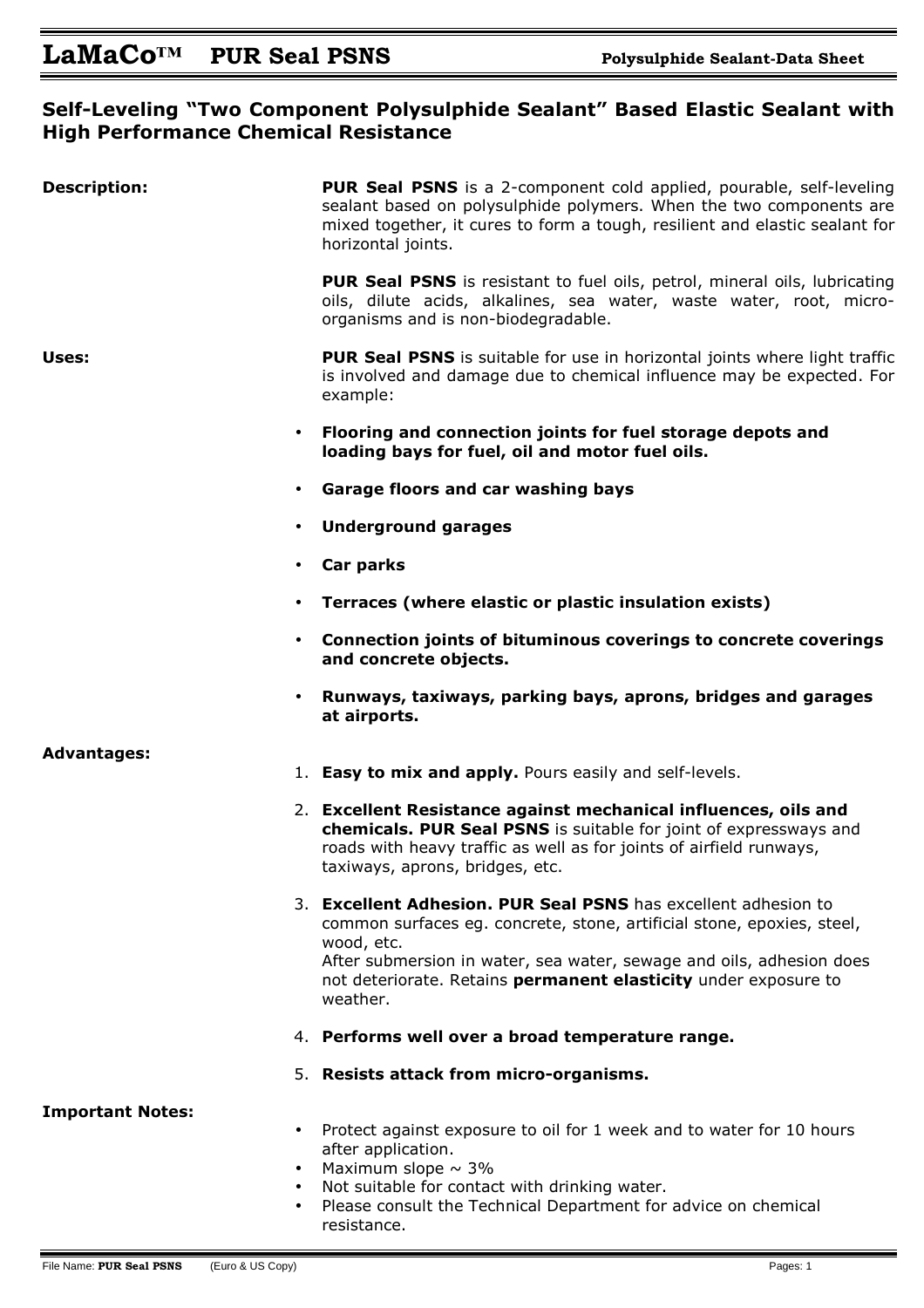## **Technical & Physical Properties Data**

| <b>PUR Seal PSNS</b>                                     |                                                                                                                                                                                                                                                                                                                                               |                              |                             |            |            |            |            |  |
|----------------------------------------------------------|-----------------------------------------------------------------------------------------------------------------------------------------------------------------------------------------------------------------------------------------------------------------------------------------------------------------------------------------------|------------------------------|-----------------------------|------------|------------|------------|------------|--|
| Density g/cm <sup>3</sup>                                |                                                                                                                                                                                                                                                                                                                                               |                              | Rated value $\pm 0.1$       |            |            |            |            |  |
| Liquidity<br>- Sagging degree (N)mm<br>- Leveling (L)    |                                                                                                                                                                                                                                                                                                                                               |                              | $\leq$ 3<br>Smooth and Flat |            |            |            |            |  |
| Surface drying time, h                                   |                                                                                                                                                                                                                                                                                                                                               | $\leq$ 24                    |                             |            |            |            |            |  |
| Applicable period, h                                     |                                                                                                                                                                                                                                                                                                                                               | $\geq$ 2                     |                             |            |            |            |            |  |
| Recover rate of elastic, %                               |                                                                                                                                                                                                                                                                                                                                               | $\geq 70$                    |                             |            |            |            |            |  |
| Tensile Modulus, Mpa (23°C)                              |                                                                                                                                                                                                                                                                                                                                               |                              | $\leq 0.4$                  |            |            |            |            |  |
| Property of fixed extension and bond                     |                                                                                                                                                                                                                                                                                                                                               |                              | There is no damage          |            |            |            |            |  |
| Cracking property after cold drawing<br>and hot pressing |                                                                                                                                                                                                                                                                                                                                               |                              | There is no damage          |            |            |            |            |  |
| Ratio of quality loss, %                                 |                                                                                                                                                                                                                                                                                                                                               | $\leq$                       |                             |            |            |            |            |  |
| <b>Shelf Life</b>                                        |                                                                                                                                                                                                                                                                                                                                               | 6 months                     |                             |            |            |            |            |  |
| <b>Packaging</b>                                         |                                                                                                                                                                                                                                                                                                                                               | 5 kg sets                    |                             |            |            |            |            |  |
| <b>Movement Capacity</b>                                 | <b>Concrete Surfaces:</b><br>$\approx$ 35% of average joint width<br>$\approx$ 28% of average joint width<br><b>Bituminous Surfaces:</b>                                                                                                                                                                                                      |                              |                             |            |            |            |            |  |
| <b>Joint Configuration</b>                               | 08 mm<br>Minimum joint depth:<br>Maximum joint width:<br>35 mm<br>Width: Depth ratio for expansion joints:<br>$1:1$ to $1.5:1$<br>Connection joints:<br>$1:1$ to $2.0:1$                                                                                                                                                                      |                              |                             |            |            |            |            |  |
| <b>Storage Condition</b>                                 | Store in cool, dry conditions, protected from extreme temperatures<br>(below + $25^{\circ}$ C). PUR Seal PSNS is sensitive to humidity and therefore<br>should be kept at all times in its original air-tight container. Absorption<br>of moisture may lead to premature polymerisation of Component B<br>(formation of insoluble materials). |                              |                             |            |            |            |            |  |
| <b>Consumption Guide</b>                                 | Coverage in meter per kg sealant                                                                                                                                                                                                                                                                                                              |                              |                             |            |            |            |            |  |
|                                                          | <b>Joint</b>                                                                                                                                                                                                                                                                                                                                  | Width                        | 8                           | 10         | 15         | 20         | 25         |  |
|                                                          |                                                                                                                                                                                                                                                                                                                                               | <b>Depth</b>                 | mm                          | mm         | mm         | mm         | mm         |  |
|                                                          |                                                                                                                                                                                                                                                                                                                                               | 8 mm                         | 10.5                        | 8.4        | 5.6        | 4.2        | 3.4        |  |
|                                                          |                                                                                                                                                                                                                                                                                                                                               | <b>10 mm</b>                 | 8.4                         | 6.7        | 4.5        | 3.4        | 2.7        |  |
|                                                          |                                                                                                                                                                                                                                                                                                                                               | <b>15 mm</b><br><b>20 mm</b> | 5.6<br>4.2                  | 4.5<br>3.4 | 3.0<br>2.2 | 2.2<br>1.7 | 1.8<br>1.3 |  |
|                                                          |                                                                                                                                                                                                                                                                                                                                               | <b>25 mm</b>                 | 3.4                         | 2.7        | 1.8        | 1.3        | 1.1        |  |
|                                                          |                                                                                                                                                                                                                                                                                                                                               |                              |                             |            |            |            |            |  |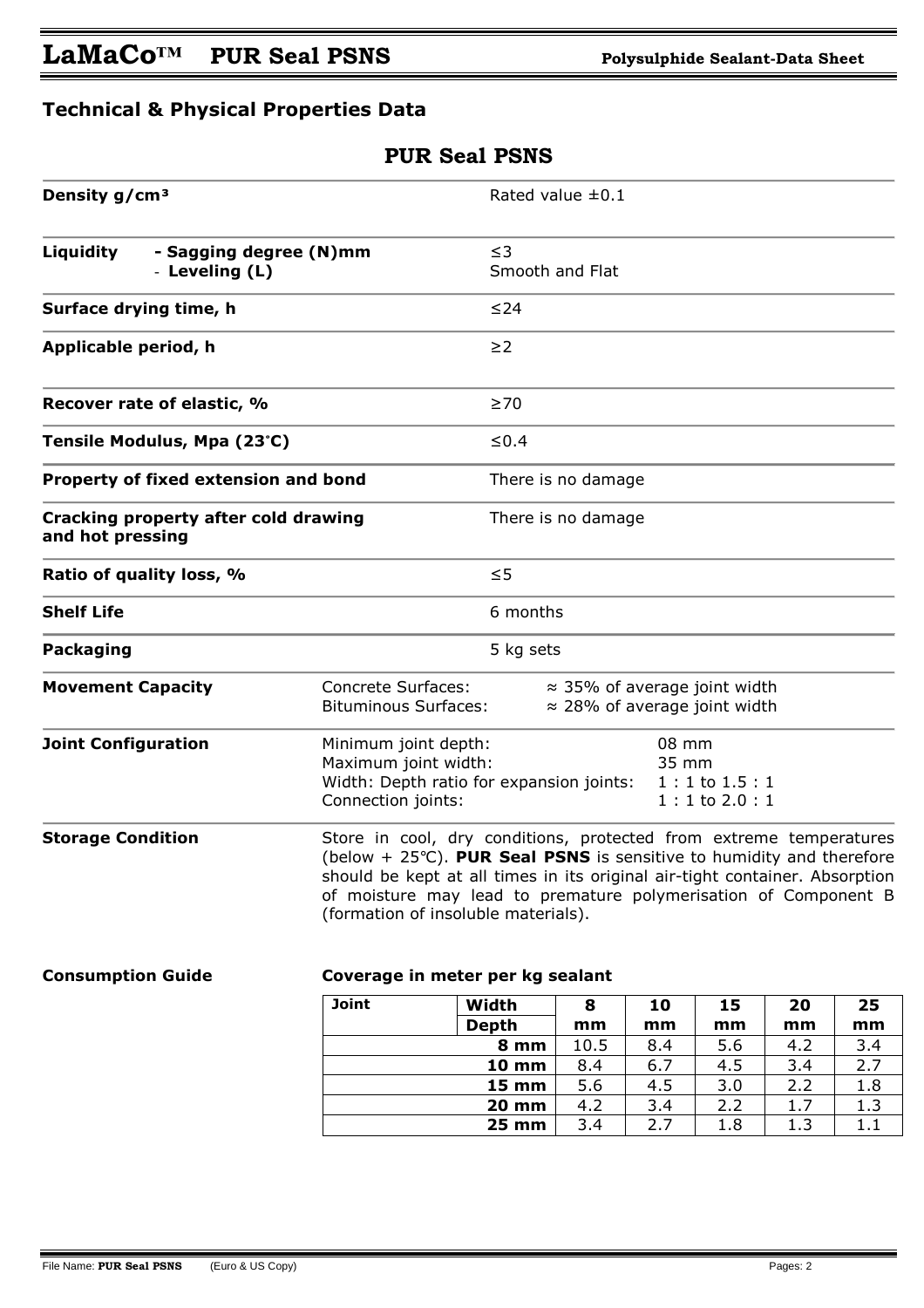## **Instructions For Use**

|                          |                  | repaired first using <b>Epo Bond Putty or Epo Mortar or Cem Strength</b><br>or Cem Grout. All metals should be degreased and free from rust or<br>oxide layers.                                                                                                                                                                                                                                                                                                                                                                                    |  |  |  |  |
|--------------------------|------------------|----------------------------------------------------------------------------------------------------------------------------------------------------------------------------------------------------------------------------------------------------------------------------------------------------------------------------------------------------------------------------------------------------------------------------------------------------------------------------------------------------------------------------------------------------|--|--|--|--|
| <b>Joint Depth</b>       |                  | To avoid a three-sided joint and to ensure correct joint depths,<br>polyethylene foam is inserted tightly into the joint. Where joints have<br>been formed with fibre filler boards, this must be raked back to the<br>required depth and a bond breaker tape inserted. For neat straight<br>edges, apply masking tape along the joint flanks.                                                                                                                                                                                                     |  |  |  |  |
| <b>Priming</b>           |                  | Use Epo Bond Primer for all cement-bounded building materials,<br>exposed brickwork, asbestos cement, natural and artificial stonework,<br>polyester and hard PVC. Drying time is minimum 1 hour and maximum<br>5 hours.                                                                                                                                                                                                                                                                                                                           |  |  |  |  |
|                          |                  | For all metal, glass, clinker and stoneware use Epo Bond Primer<br>combined with Epo Bond Primer. Allow Epo Bond Primer to dry for at<br>least 2 hours before applying Epo Bond Primer.                                                                                                                                                                                                                                                                                                                                                            |  |  |  |  |
|                          |                  | Use Epo Bond Primer for bituminous covering joint. Two coats are<br>necessary with an interval drying time of minimum 12 hours and 24<br>hours for final drying.                                                                                                                                                                                                                                                                                                                                                                                   |  |  |  |  |
|                          |                  | No priming is necessary for epoxy and polyurethane surfaces. However,<br>these substrates are to be grounded, roughened and activated with<br>Colma-Cleaner.                                                                                                                                                                                                                                                                                                                                                                                       |  |  |  |  |
| <b>Mixing</b>            |                  | Using a slow speed drill (500-800rpm), mix the contents of Component<br>A thoroughly before adding Component B. After adding, mix together for<br>not less than 3 minutes until a smooth even consistency is achieved. It<br>is important that the entire quantity of Component B is added to<br>Component A.                                                                                                                                                                                                                                      |  |  |  |  |
| <b>Application</b>       |                  | Immediately after mixing, the sealant is poured into the prepared joint<br>with a plastic can. PUR Seal PSNS should be 2-3mm below traffic<br>bearing surface.                                                                                                                                                                                                                                                                                                                                                                                     |  |  |  |  |
| <b>Cleaning</b>          |                  | Clean all tools and equipment immediately after use with Colma-<br>Cleaner.                                                                                                                                                                                                                                                                                                                                                                                                                                                                        |  |  |  |  |
| <b>Safety</b>            |                  | The use of protective clothing, goggles, barrier creams and rubber<br>gloves is required. The skin should be thoroughly cleansed at the end of<br>each working period either by washing with soap and warm water or by<br>using a resin removing cream $-$ the use of powerful solvents is to be<br>avoided. Disposable paper towels-not cloth towels-should be used to dry<br>the skin. Adequate ventilation of the working area is recommended. In<br>case of accidental eye or mouth contact, flush with water-consult a<br>doctor immediately. |  |  |  |  |
|                          |                  | For more information, please refer to the Safety Data Sheet (avaible<br>upon request).                                                                                                                                                                                                                                                                                                                                                                                                                                                             |  |  |  |  |
| File Name: PUR Seal PSNS | (Euro & US Copy) | Pages: 3                                                                                                                                                                                                                                                                                                                                                                                                                                                                                                                                           |  |  |  |  |

**Joint Preparation All joints must be clean, dry and free from any loosely adhering** 

particles. Remove oil and grease and if necessary colour coatings and other surface contaminants. Minor damages to joint surface should be